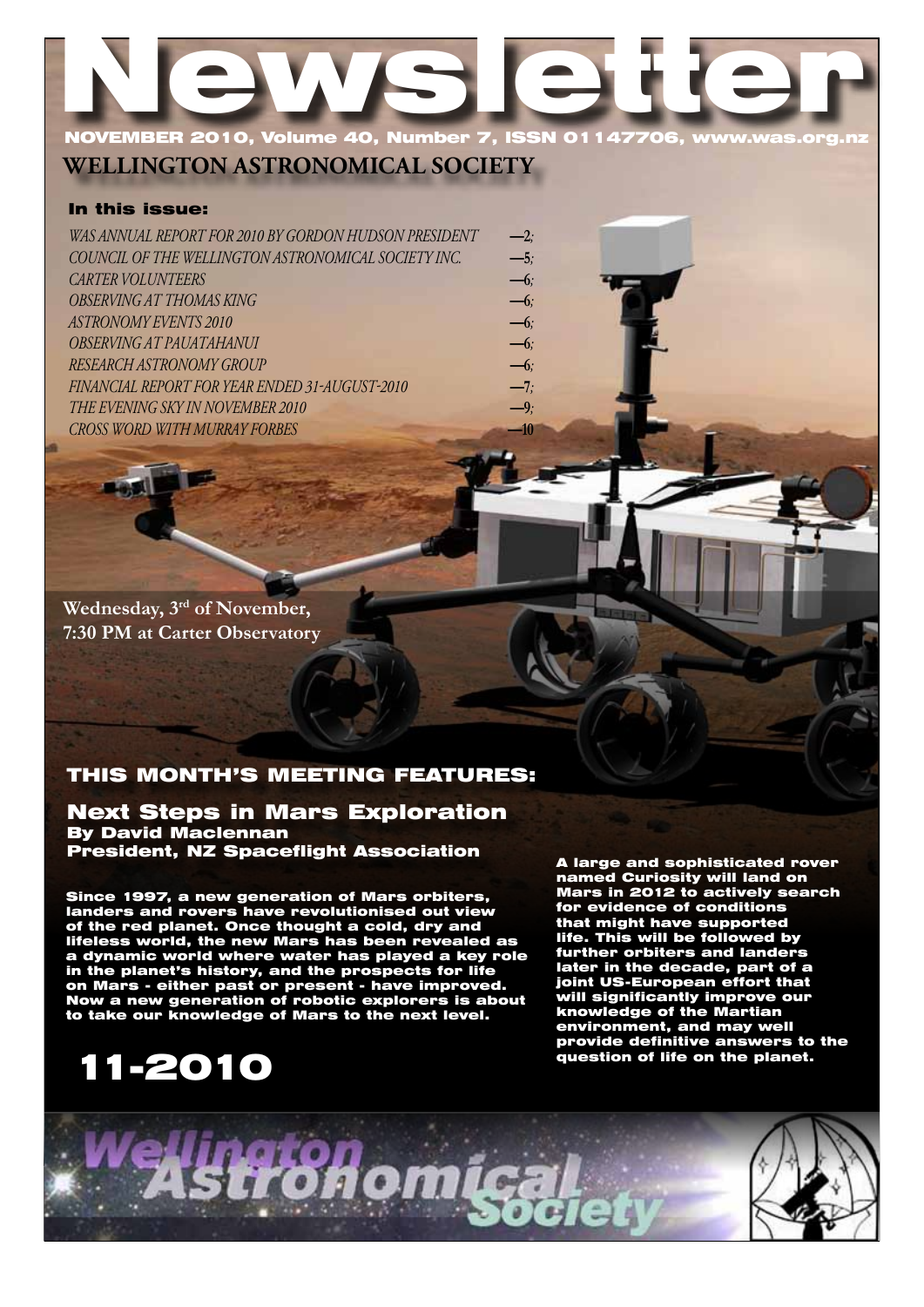

## WAS ANNUAL REPORT for 2010 by Gordon Hudson President

#### New WAS Council for 2011

**Nominations for WAS council were received by the deadline of October 11th and 8 people had been nominated for all the available positions.**

**They are: Gordon Hudson - President; Roger Butland - Vice president; Ross Powell - Secretary; John Talbot - Treasurer; Councillors - Frank Andrews, Chris Mongatti, John Homes, Aline Homes.**

**As this was the number required for council all those mentioned are elected as the new Council for 2011. As all positions have been filled there will be no nominations from the floor.**

**John Homes will remain as Web Master. Hari Mogosanu will carry on as Newsletter Editor but not on council.**



*At last years AGM I presented an evening about the late Peter Read and showed a couple of his Night Sky programs and had several of his paintings on display.*

*This has now come full circle with Carter Observatory featuring an exhibition about Peter Read and his Night Sky.* 

On November 19th and 20th 2009, John Field and I installed a Meade Ultrawedge under the WAS 12" Meade at Pauatahanui Observatory.

The society had also purchased a second hand SBIG ST7-E CCD Camera which was to be used on the societies telescope at Pauatahanui but was found to be not suitable.

The camera is at my place and has been used a couple of times but that is about to change as we now have a serious program to run it.

#### November 2009

On November 21st a number of WAS members travelled to Ron Fishers Stargazers along with the Foxton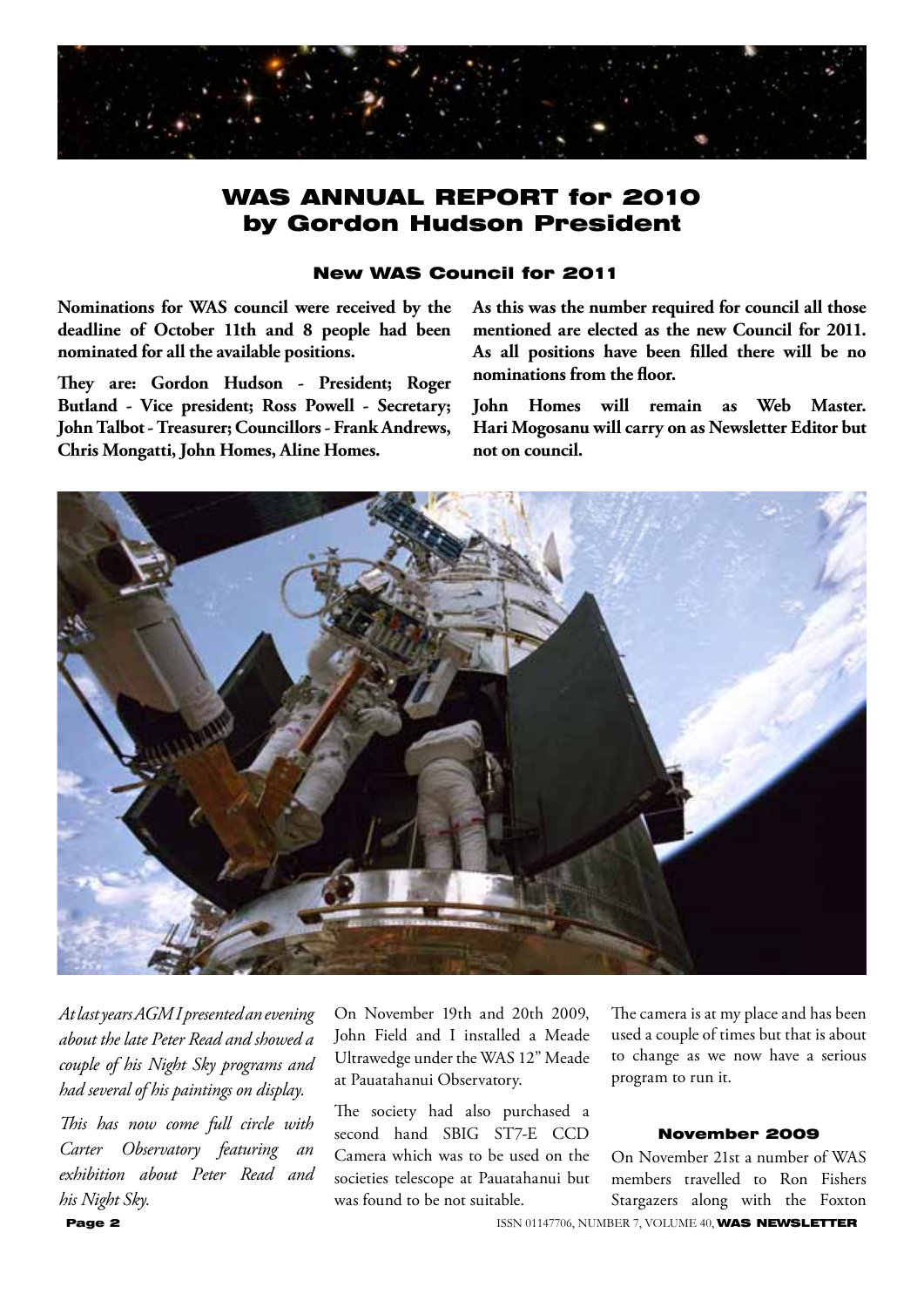

Astronomical society who held a Space Film Show at the Foxton Audio Visual Museum. The afternoon feature was a presentation by Frank Andrews at 4:00 PM about the Planets and this was a spectacular DVD made up by our own Editor Hari Mogosanu and Frank who talked to the audience over the images that were presented on a large screen inside the Old Picture Theatre in Foxton which also doubled as an Audio Visual Museum.

At 5:00 PM Frank finished his presentation and we were then entertained with Old Film clips from the Film Archive's collection. A representative from the Film Archive was there.

This was a great afternoon and evening and enjoyed by all who attended.

This time last year we were still running IYA events at the Wellington City Library and on November 26th we ran a Mata Ora talk will special guests: Hekenukumai Puhipi Busby MBE, builder of Te Aurere - the twin - Hull Waka that navigated to Hawaii and back using only the stars, Jack Thatcher navigator and Dr. Hoturua Barclay-Kerr, from the Waikato's Te Wananga O Aotearoa

Mata Ora is an annual event held in Orongo/November celebrating celestial navigation, how Maori used the stars to reach Aotearoa with pinpoint accuracy. This talk was well attended by about 70 people.

#### December 2009

The December talk was presented by Frank Andrews titled the Christmas Star where he tried to solve the mystery of the Star of Bethlehem. Frank also presented this talk to the Wellington City Library . This was the final talk for the IYA. The talk was done on and Overhead projector using film however that is about to change with a new

version being created and will be on DVD and we will see it through the Data Projector next month.

*The December Observing at the Pauatahanui Observatory had to be canceled because of rain.*

#### January 2010

There was no WAS meeting during January and not a good time for observing as it doesn't get dark until after 10:00 PM too late for most people.

The first meeting of the year was on February 3rd and the presenter was Ross Powell and his talk was 'The Life and Science of Galileo'. This was a well presented talk and Ross had to do a lot of research for this talk, thanks Ross for a great presentation.

*Observing on March 13th at Pauatahanui was again clouded out.*

#### February 2010

On Saturday February 20th a Light Pollution Workshop was run at the Carter Observatory with a special guest from Scotland Mr. Dan Hillier. A small number of 13 attended this workshop which included Steve Butler the RASNZ Light Pollution expert from Invercargill this was a very good event and a pity it was missed by a number of people.

However Dan was able to present his talk to the society meeting on March 3rd when we had many more people in attendance.

#### March 2010

WAS NEWSLETTER VOLUME 40, NUMBER 7, ISSN 01147706 Page 3 March 27th was the opening of the new Carter Observatory this was a Saturday and hundreds of people cued to get the first glimpse of the inside of Carter this would be the new home or should that be return home for the Wellington Astronomical Society with out first meeting there on April 7th.

March 27th was Earth Hour. The idea of this was to see how many people turned there lights off for an hour from 8:30 PM to 9:30 PM. A few of us gathered at the Thomas King Observatory to observe and changes to the amount of lighting. There was no noticeable change in the amount of light pollution.

#### April 2010

The April meeting at the new Carter Observatory featured the DVD made by Haritina and delivered by Frank Andrews called 'The Planets' and this was again very well done and well presented and the societies biggest turnout of 70 people who attended.

Observing at the Pautahanui Observatory on April 17th was our most successful observing session with a clear sky and a number of people showed up and Roger brought along his telescope and Chris brought along 2 telescopes from Tawa college. A great observing night.

#### May 2010

On May 5th at the new Carter Observatory John Field presented his talk on 'An Introduction to Digital Astrophotography' this was another well presented talk by John and a big number of member attended.

The observing on May 15th at Pauatahanui was again canceled because of rain.

#### June 2010

The June meeting was a special presentation by Haritina and it was about the 'Pleiades' (Matariki, Subaru, Seven Sisters) this was a most enlightening talk we then went into the new Planetarium as the society was allowed to used the Planetarium for the first time.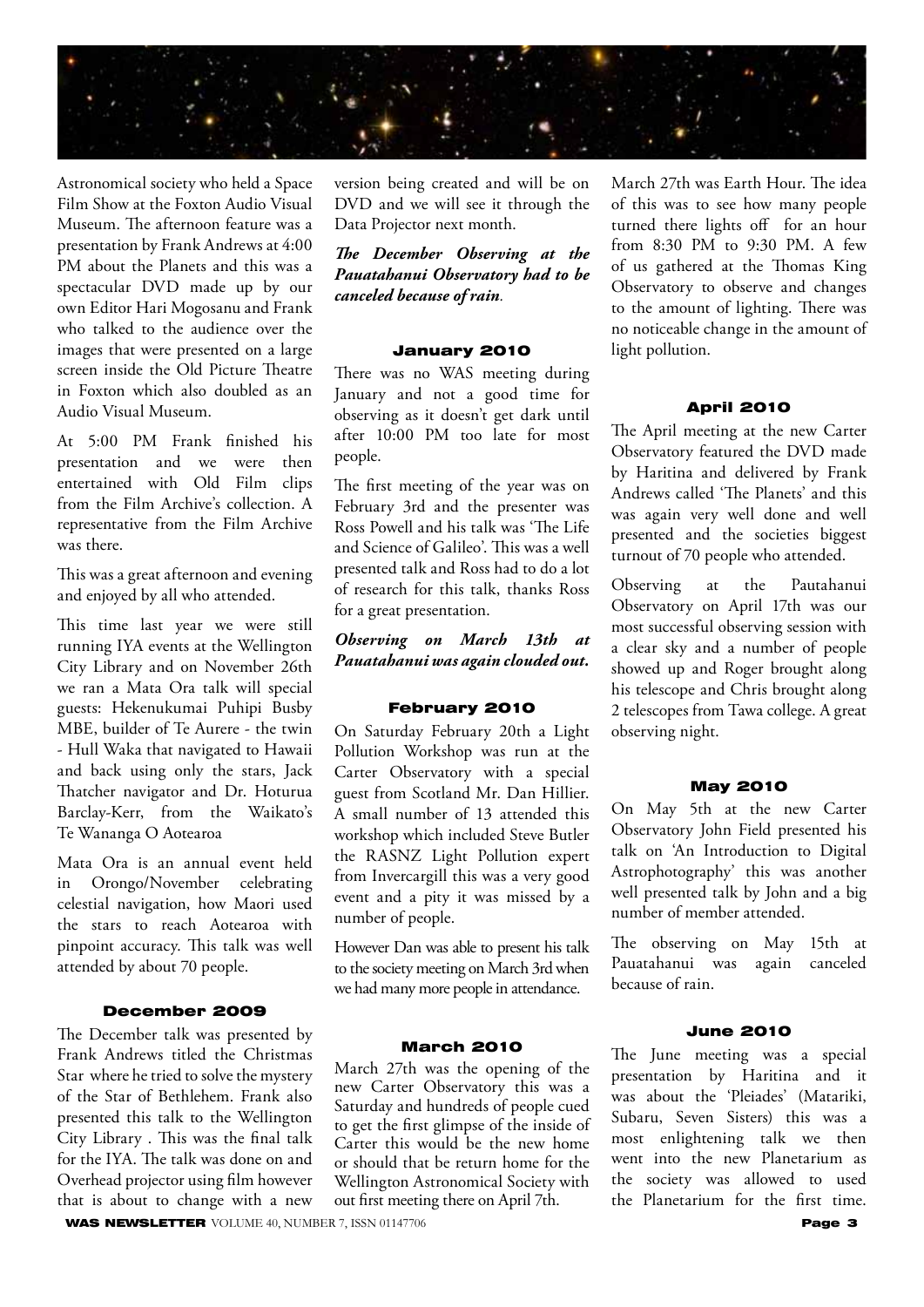

John showed us how the new planetarium works and ran a couple of programs for us.

The society ordered a set of UBVRI filters from SBIG which cost \$1600.00.

An hour before the main meeting for the society started the new 'Research Astronomy Group' meeting started and this is for any member who would like to get involved in research which is mostly around Variable Stars and Minor Planet Occultations and Lunar Occultations but we also discuss other fields we may go into. This group is run by John Talbot & myself but Murray features as well.

#### July 2010

In July Murray Forbes presented to the society "The Power of the Sun" this was a most interesting talk by Murray and we now know a bit more about how the Sun works.

The July observing at Pauatahanui had to be canceled because it had been raining and the field was very muddy although the sky cleared the ground was mad.

The Filters we ordered from SBIG arrived and have been tested with the SBIG camera.

On July 15th Heather Cooper & Nigel Henbest gave a presentation at the Carter Observatory called 'Cosmic Quest' and this was very well attended by 100 people. This was an amazing presentation and covered everything from the Big Bang through the ages and the controversy of the Earth at the centre of the Solar System to Comets and how big is the Cosmos.

The Skyline Carpark became available to people attending Carter Observatory and this of course included the WAS. Parking at last.

#### August 2010

In August Dr. Aline Homes presented to the society 'Variable Stars South' which she is involved in and explained to us the sort of programs one can get involved in with very modest equipment. This is also what we are doing at the Research Group meetings.

*Observing on August the 14th was clouded out so no observing that night.*

#### September 2010

September 1st the meeting started off with a Special meeting to change the WAS constitution o enable the society to hold AGM's without being tied to a fixed number of paid up members to a 25 percent of paid up members this was passed with out a problem.

The main talk for the evening was 'The Black Sun' about the recent solar eclipse that passed over the Island Mangaia in the South Pacific on July 11th and this was presented by Luca Quaglia who traveled to the event only to be clouded out as were most of the people who tried to observe it from the South Pacific. Luca talked about other eclipses and future eclipses as well.

#### *Observing at Pauatahanui on September 11th was canceled yet again because of cloud.*

On September 21st Chris Mongatti and myself laid a new path of Plastic matting to the Pautahanui observatory and this is much better to access the observatory.



**Page 4 ISSN 01147706, NUMBER 7, VOLUME 40, WAS NEWSLETTER**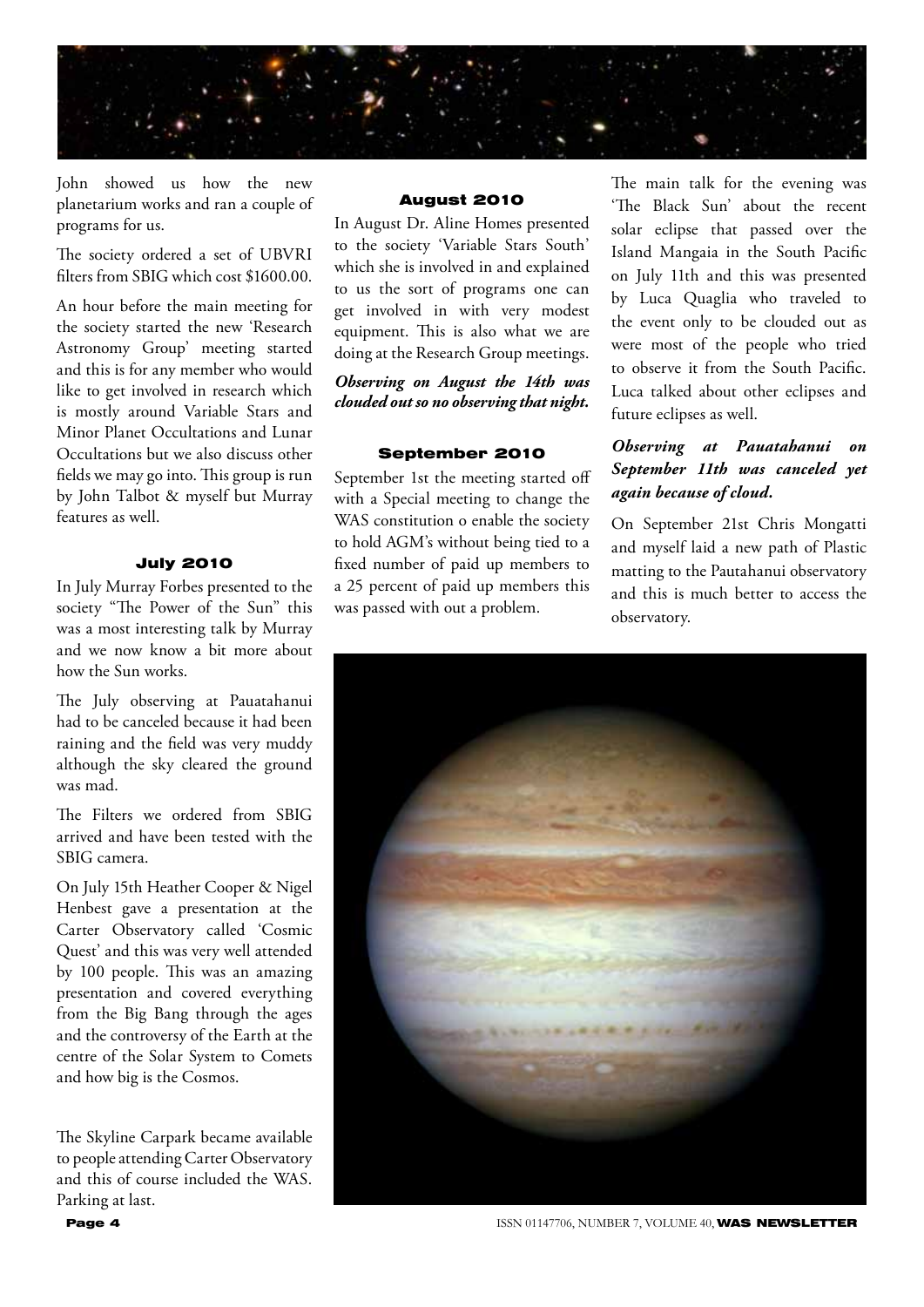

#### October 2010

The October meeting was a presentation by Dr. Krista G. Steenbergen of the USA who lives in Wellington and works for IRL. Her presentation on 'Remote Sensing' was most intriguing and it was about looking at Earth from Space and how they do it with special sensing equipment a lot of which is used by the US Military. This had little to do with astronomy but most interesting.

The Research Group meetings are going very well with a small group of us attending which is what we expected.

#### *The October observing at Pauatahanui was rained out yet again*

**On October the 15th Carter opened the new exhibition about the late Peter Read and will run at the observatory until August next year this is a fascinating look at Peter Read and the Night Sky he presented on TV in the 60's and 70's. I have spent the last two months refurbishing his 6" refractor which is central to the exhibition and opening on October 20th was attended by his son Adam.**

#### WAS Equipment

The **7 WAS dobsonian** telescopes are all out on loan at present and Murray is using the WAS C8.

Chris Mongatti looks after the loan of the WAS telescopes so if someone wanted to borrow one they need to contact Chris.

The CCD camera is at my place and about to start regular observing with the new filters.

John field has the WAS occultation timing equipment.

WAS NEWSLETTER VOLUME 40, NUMBER 7, ISSN 01147706 **Page 5** Haritina has the WAS Questar telescope.

The Doland telescope is at Carter in the workshop.

The Tony Dodson telescope is in pieces and is sitting in my workshop waiting to be rebuilt.

#### Acknowledgements

I would like to thank the out going committee for their help and support for the last year although the next committee is the same.

Thank you Ross for running the Thomas King Observatory on Friday evenings when you were available and who is also our secretary.

I would like to thank the volunteers who help Ross each Saturday evening to run the 9.75" Cooke Refractor at Carter and I hope this will continue.

Thank you Murray for the great Crossword you supply to us each month.

John Field and Chris Mongatti have been running the Pautahanui observatory when we have fine weather for the events which was not very often, thanks for doing that.

John Homes who has been looking after the Web page.

John Talbot who is our most accomplished treasurer and John mostly runs the Research Group meetings which I assist with.

Thank you to Bill & Lesley for looking after the supper every month.

A big thank you to Haritina for putting together the newsletter each month and making such a wonderful job of it.

*Gordon Hudson* President 2010

## COUNCIL OF THE WELLINGTON ASTRONOMICAL SOCIETY INC.

*President:*  **Gordon Hudson**

gordon@kpo.org.nz Ph 04 236 5125

*Vice-President*: **Roger Butland** roger.j.butland@xtra.co.nz Ph 04 478 0419

*Secretary:* **Ross Powell** rossalanpowell@gmail.com Ph 04 389 9765

*Treasurer:* **John Talbot** john.talbot@xtra.co.nz Ph 04 293 4620

*Newsletter Editor:*  **Haritina Mogosanu** editor@was.org.nz

#### *Committee*

**Frank Andrews** frank.andrews@paradise.net.nz **Chris Mongatti** chrismon@xtra.co.nz Mob o21 890 222

**John Homes** john.homes@actrix.co.nz

**Aline Homes** aline.homes@actrix.co.nz

*Positions Outside Council Email newsletter* **Murray Forbes** murray\_forbes@xtra.co.nz

**www.was.org.nz**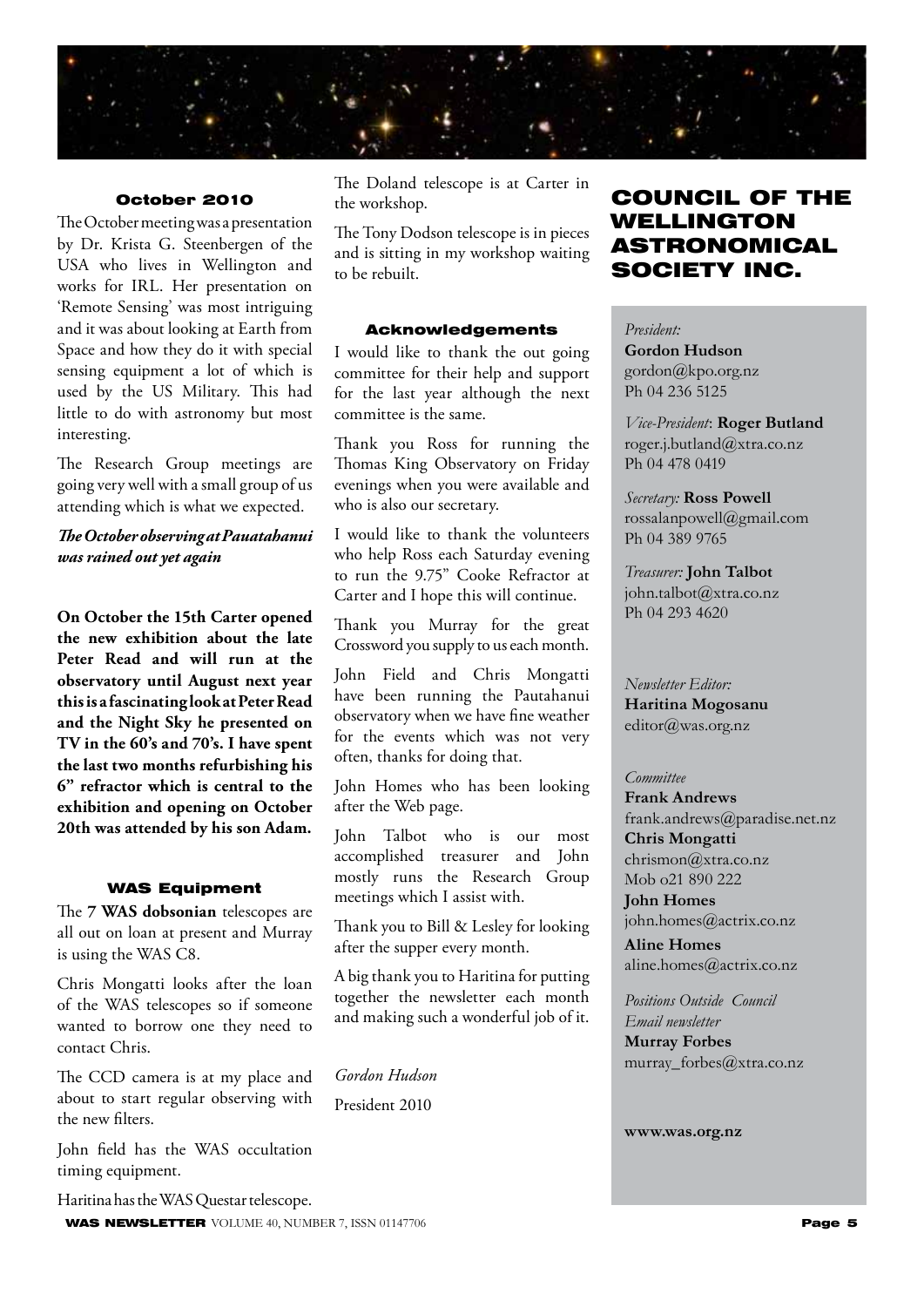

## CARTER VOLUNTEERS



Remember we are now based at the New Carter Observatory and at the first meeting at Carter I called for volunteers to assist in the running of the very famous Thomas Cooke Refractor at Carter on Saturday evenings. Carter will be open to the public every Saturday evening and the Wellington Astronomical Society will be assisting in running this telescope and maybe another as well.

The response for volunteers was very encouraging and we have 15 names down as volunteers. Claire from Carter will be in touch by e-mail with each of you as to how the roster will work. Remember we are getting the full use of these facilities for our meetings once a month for nothing.

When we were at the Royal Society Rooms we were paying up to \$1000 per year. So any contribution you make will be a huge saving for the society. So think of it as your contribution to help the society to save some money.

## OBSERVING AT THOMAS KING

All public observing evenings will be held at the Thomas King Observatory run by our Observatory Director Ross Powell. from 7:30. **Ring Ross on 389 9765 t**o check if there are public observing evenings on most FRIDAYS, starting as soon as it gets dark depending on the weather and Ross's availability.

## ASTRONOMY EVENTS 2010

#### December

December 21st – Total Lunar Eclipse – much of New Zealand and the Queensland coast will see the Moon rise totally eclipsed.

#### **Times of events:**

Phase NZDST Starts 7.32pm Totality starts 8.40pm Maximum 9.18pm Totality ends 9.53pm Ends 11.01pm



## OBSERVING AT **PAUATAHANUI**

The next observing evening at Pauatahanui is on November 13th starting at 8pm. **If the weather is looking doubtful please contact Chris Mongatti on his mobile 021 890 222 to see if the session is going ahead.**

## Research Astronomy Group

**The main areas we have decided to focus on are Variable Stars and Occultations. Many of the group already observe one or both.**

Murray Forbes is leading the Variables group and set us home work to map and locate a known eclipsing binary variable star RS Cha (Chameleon) also known s Tycho 9403-1987-1 at RA 8:43:12, Dec -79:04. This should be visible above 0 deg altitude year round so is not season dependant.

John Talbot is leading the Occultation group and is publishing predictions for the Wellington area on our web site at http://was.org.nz/01Occs.html.

These include both Lunar events that should be visible in a 6 inch telescope and Minor Planet events that may be a bit dimmer but which have high probability of being seen. Even if you do not have recording equipment it can be fun in the evening to observe a star disappearing behind the dark edge of the moon during the first half. Or if you like getting up real early and want a harder challenge try for some bright reappearances during the second half of the cycle.

#### *The Research group meets each month at 6:30pm before the main meeting.*

Please feel free to come along and join in if you are interested. This is also a good time to bring along that telescope or observing problem you may have for discussion.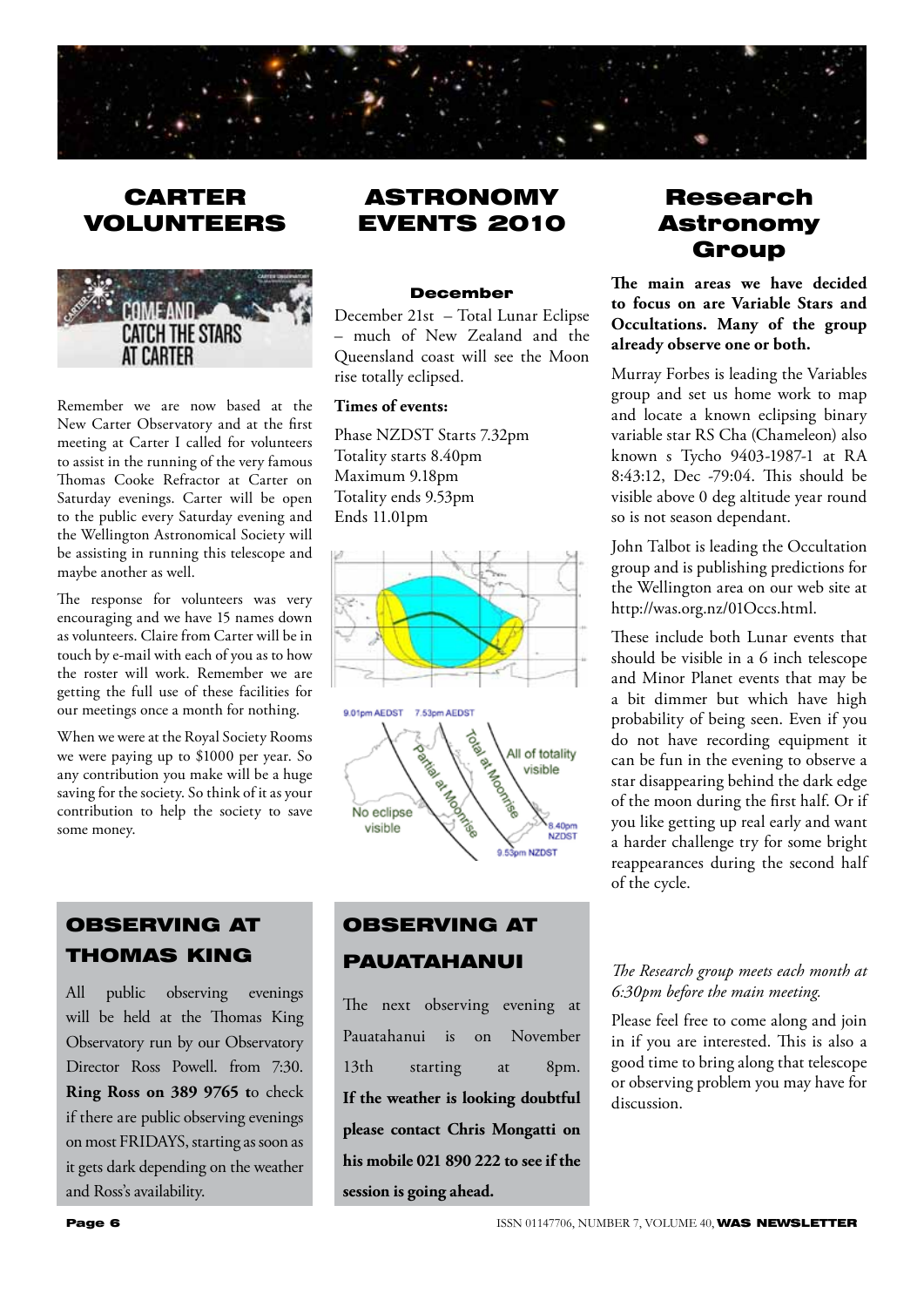

## Financial Report for Year ended 31-August-2010

| <b>WAS</b> Unaudited Accounts Summary | 2010            | 2009            | 2008           |
|---------------------------------------|-----------------|-----------------|----------------|
| Total Income                          | \$5,321.04      | \$5,471.97      | \$5,070.35     |
| <b>Operating Costs</b>                | \$4,495.28      | \$5,726.12      | \$3,432.92     |
| Capital expenditure                   | \$4,784.22      | \$              | $\mathbb{S}$ – |
| Total Expenditure                     | \$9,279.50      | \$5,726.12      | \$3,432.92     |
| Cash Income less Expenditure          | $-$ \$ 3,958.46 | $-$ \$ 254.15   | \$1,637.43     |
| Accrual adjustments                   | \$2,795.39      | $-$ \$ 1,072.70 | $-$1,181.92$   |
| Excess Expenditure over Income        | $-$ \$ 1,163.07 | $-$ \$ 1,326.85 | \$455.51       |
|                                       |                 |                 |                |

| <b>WAS Assets at 31 August</b>   | 2010        | 2009        | 2008        |
|----------------------------------|-------------|-------------|-------------|
| <b>Bank Accounts</b>             | \$7,217.07  | \$11,175.53 | \$11,000.00 |
| Fixed Assets after depreciation  | \$13,202.47 | \$10,758.82 | \$11,831.52 |
| <b>Total Assets</b>              | \$20,419.54 | \$21,934.35 | \$22,831.52 |
| <b>Total Current Liabilities</b> | \$497.94    | \$849.68    | \$420.00    |
| Net Assets                       | \$19,921.60 | \$21,084.67 | \$22,411.52 |
|                                  |             |             |             |

#### **The above table is the coarse summary.**

The detailed accounts were delivered to the Auditors on 6th October. I hope to have final audited reports available for the AGM on 3rd November. The final report will be published on the web site as soon as possible and if complete by AGM will be shown on screen or with paper copies.

For the first time this report uses Accrual accounting for all income and expenditure but cash balances are also shown.

#### **Capital items purchased during the year include: Pauatahanui Meade Super wedge, SloMo Adapter, S-Big ST-7 2nd Hand camera, Spectral Filters.**

The move back to Carter means our room hire costs will go down a further \$1,500 next year so we are budgeting to be close to breakeven after holding subscription rates the same as last year.

*John Talbot, Treasurer*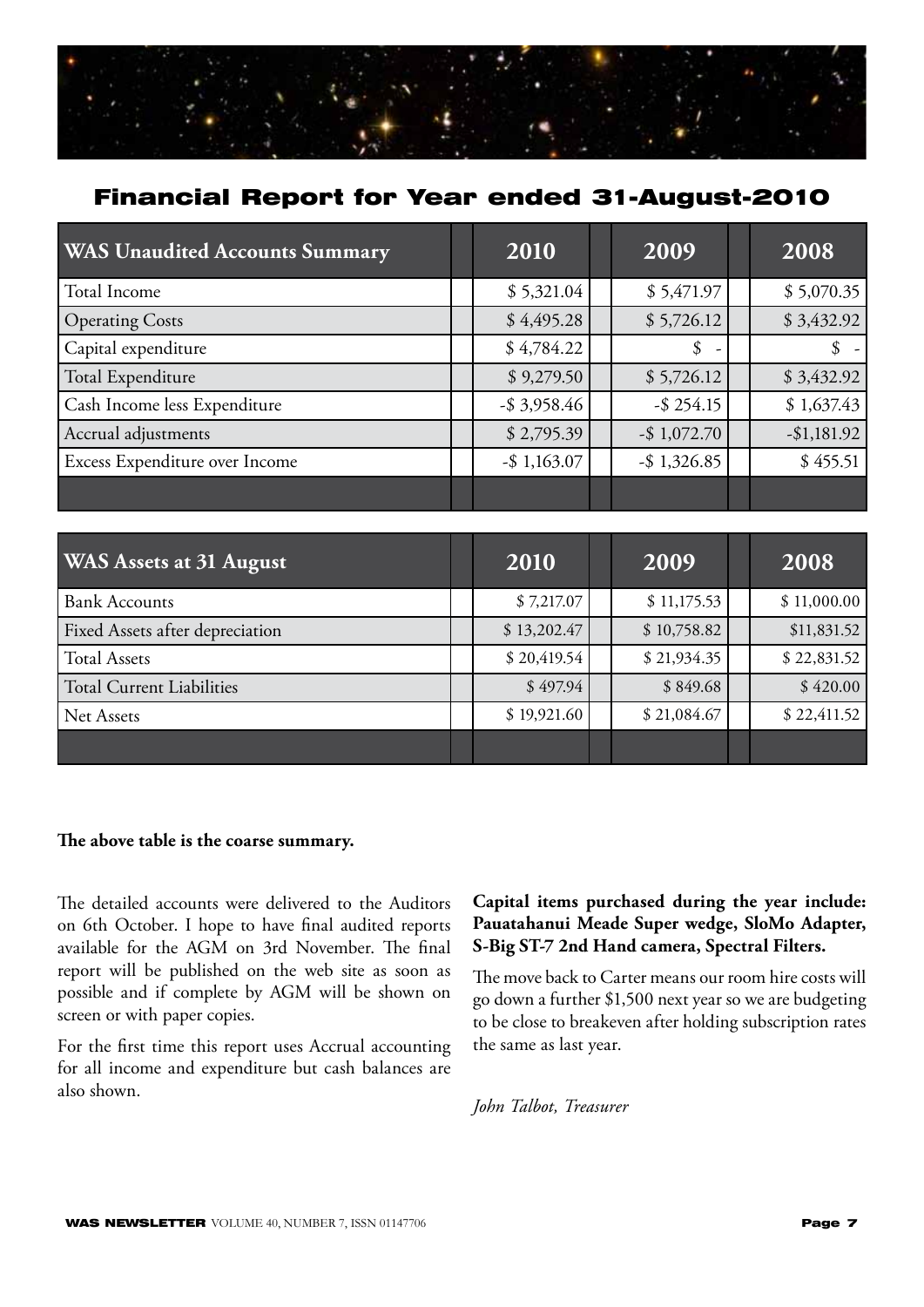



Evening sky in November 2010

To use the chart, hold it up to the sky. Turn the chart so the direction you are looking is at the bottom of the chart. If you are looking to the south then have 'South horizon' at the lower edge. As the earth turns the sky appears to rotate clockwise around the south celestial pole (SCP on the chart). Stars rise in the east and set in the west, just like the sun. The sky makes a small extra clockwise rotation each night as we orbit the sun.

Jupiter is the first 'star' to be seen after sunset, north of overhead. It sets in the west around 3 a.m. Mercury and Mars, and the star Antares, play tag on the southwest skyline at dusk. The Milky Way is wrapped around the horizon. It is low in the west and south sky early in the night. As the western portion sets the eastern part comes into view. Along with it rise Sirius, the brightest star, twinkling like a diamond, Orion (containing 'The Pot'), Taurus and the Pleiades/Matariki star<br>cluster. The Pointers and Crux, the Southern Cross, are low in the south. The north sky is empty but for the Great Square of Pegasus with the Andromeda galaxy nearby.

Chart produced by Guide 8 software; www.projectpluto.com. Labels and text added by Alan Gilmore, Mt John Observatory of the<br>University of Canterbury, P.O. Box 56, Lake Tekapo 7945, New Zealand. www.canterbury.ac.nz

Nov. 15 at 10 p.m.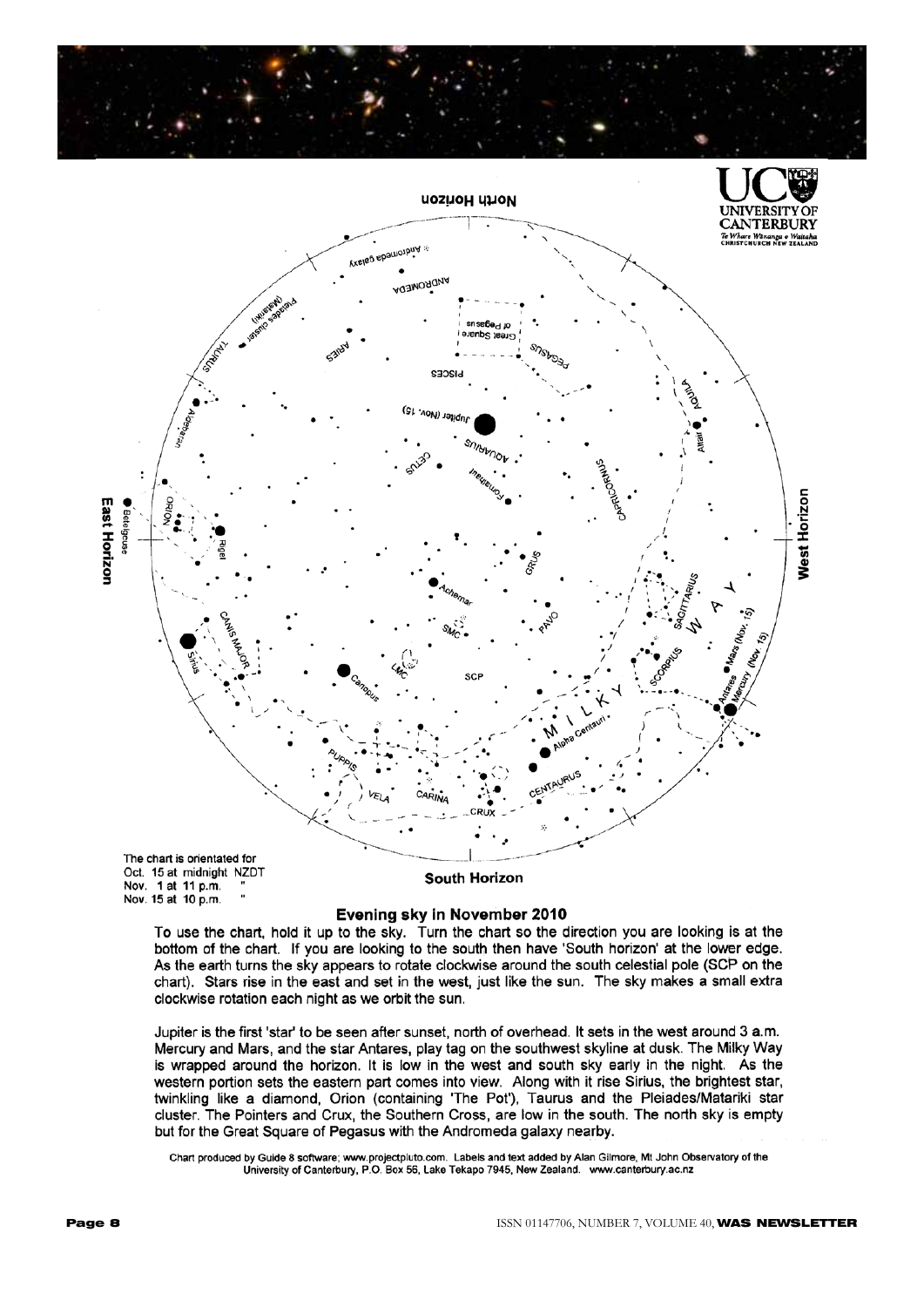

## The Evening Sky in NOVEMBER 2010



Jupiter is the evening 'star', appearing north of overhead soon after sunset. Binoculars and small telescopes will show Jupiter's brightest moons on either side of the planet, swapping sides from night to night. Jupiter is around 650 million km away from us now.

From mid November to early December Mercury and Mars are near the southwest horizon at twilight. Mercury is bright and white. Mars is fainter and reddish; similar to nearby Antares, the red-giant star at the Scorpion's heart. (Antares means 'rival to Mars' in Greek.) At the beginning of the month Mars is directly below Antares. Mercury is further below and left. The stars slip downward past the two planets. By the 13th Mars will be to the right of Antares with Mercury just below the pair. Around the 17th Mercury will be between Antares and Mars. Thereafter Mercury will be above Mars as both disappear in the December twilight. The planets' apparent closeness is strictly line of sight. At mid-month Mercury is around 200 million km from us and coming closer, while Mars is 350 million km away on the far side of the sun. Scorpius has its tail pointed up toward the zenith, like a back to front question mark. The tail is 'the fishhook of Maui' in Maori star lore.

Canopus, in the southeast, is the second brightest star in the sky. It moves eastward and upward during the night as the stars appear to circle clockwise around the south celestial pole, SCP.

Canopus is 300 light years\* away. Seen up close it would be 13 000 times brighter than the sun.

Sirius rises in the east around dusk. When low in the sky it is shining through a lot of air. The air breaks its white light into colours so Sirius twinkles like a diamond. It is the brightest star both because it is relatively close, nine light years away, and 23 times brighter than the sun.

Left of Sirius in the late evening is the constellation of Orion, with 'The Pot' at its centre. Rigel, a bluish supergiant star, is directly above the line of three stars; Betelgeuse, a red-giant star, is straight below. Left again is a triangular group around Aldebaran making the upside down face of Taurus the bull. Still further left is the Pleiades or Matariki cluster, also called the Seven Sisters, Subaru and many other names. Six or seven stars are visible to the eye; dozens are seen in binoculars. The Pleiades cluster is 400 light years away and around 70 million years old.

The Milky Way is low in the sky, visible around the horizon from the northwest, through south into the eastern sky. The broadest, brightest part is in Sagittarius, to the right of the Scorpion's sting. The Milky Way is our edgewise view of the galaxy, the pancake of billions of stars of which the sun is just one. The thick hub of the galaxy, 30 000 light years away, is in Sagittarius.

Low in the south are the Pointers, Beta and Alpha Centauri, and Crux the Southern Cross. In some Maori star lore the bright southern Milky Way makes the canoe of Maui with Crux being the canoe's anchor hanging off the side. In this picture the Scorpion's tail can be the canoe's prow and the Clouds of Magellan are the sails.

The Clouds of Magellan, (LMC and SMC), high in the in the southern sky, are two small galaxies about 160

000 and 200 000 light years away, respectively. They are easily seen by eye on a dark moonless night. The larger cloud is about 1/20th the mass of the Milky Way galaxy, the smaller cloud 1/30th. That's still billions of stars in each. The globular star cluster 47 Tucanae appears near the SMC but is 'only' 16 000 light years away. Globular clusters are spherical clouds of stars many billions of years old.

Very low in the north is the Andromeda Galaxy, easily seen in binoculars on a dark night and faintly visible to the eye. It appears as a spindle of light. It is similar in shape to our galaxy but a little bigger and nearly three million light years away.

Venus, the former brilliant evening star, has passed us by. It is now in the morning sky, rising in the southeast dawn twilight. It appears as a tall thin crescent in a telescope; about 50 million km away.

\**A light year (l.y.) is the distance that light travels in one year: nearly 10 million million km or 1013 km. Sunlight takes eight minutes to get here; moonlight about one second. Sunlight reaches Neptune, the outermost major planet, in four hours. It takes four years to reach the nearest star, Alpha Centauri.*

*Notes by Alan Gilmore, University of Canterbury's Mt John Observatory, P.O. Box 56, Lake Tekapo 7945, New Zealand.* www.canterbury.ac.nz 100826